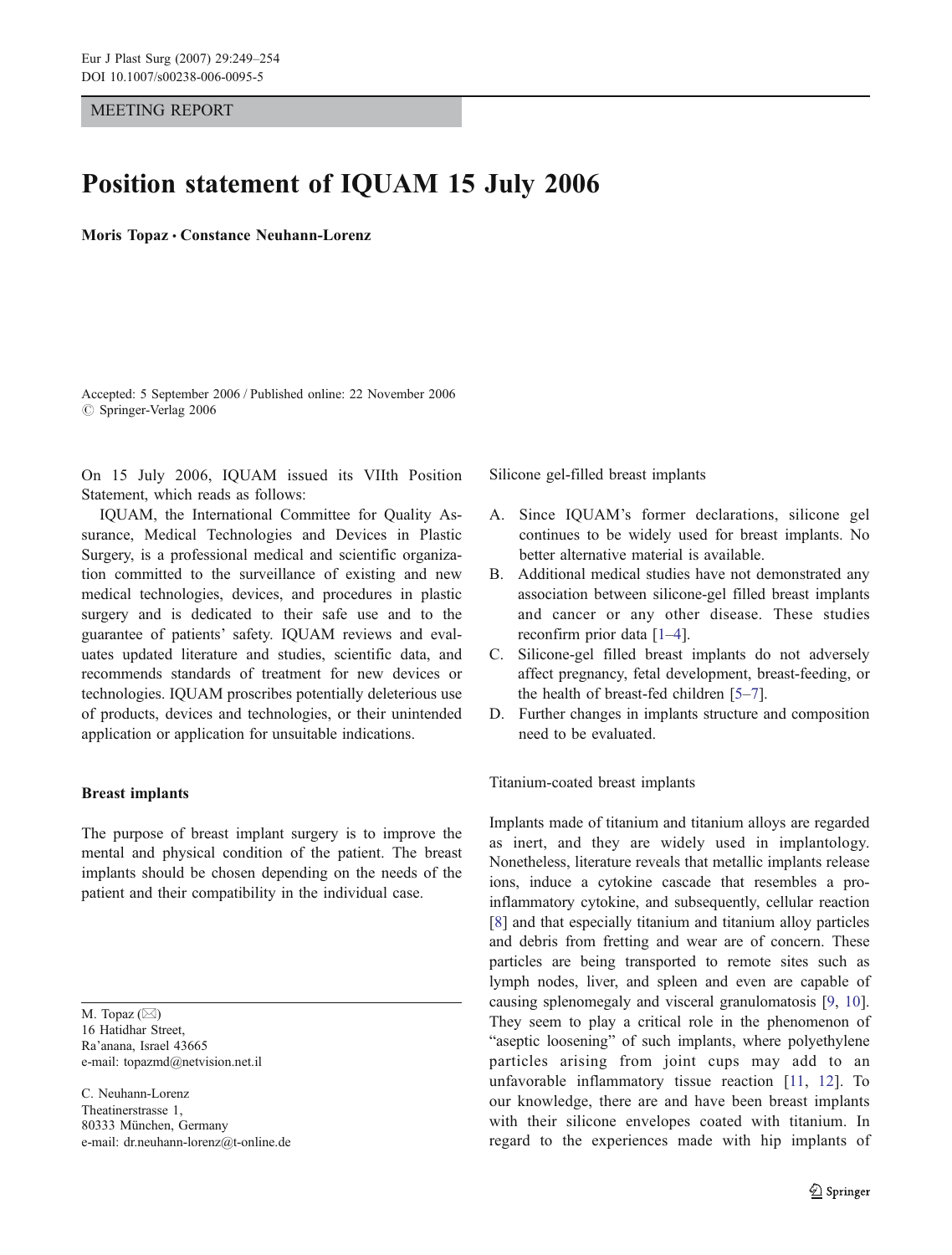titanium and titanium alloys, which are per se mechanically heavily loaded, and the ongoing debate about debris and particles originating from silicone breast implants and their contribution to capsular contraction, long-term studies and tissue analysis regarding possible particulate debris including remote sites should be presented by manufacturers.

IQUAM calls for clinical and scientific research, for documentation and monitoring of breast implants and similar devices coated with titanium and recommends not using these devices before proper scientific and clinical data are available and to closely monitor patients in whom this type of breast implants were implanted.

## Hydrogel-filled breast implants

The safety of the hydrogel-filled breast implants has not been established; they have been removed from the market in the U.K. [\[http://www.mhra.gov.uk/home/idcplg?IdcSer](http://www.mhra.gov.uk/home/idcplg?IdcService=SS_GET_PAGE&nodeId=738)[vice=SS\\_GET\\_PAGE&nodeId=738](http://www.mhra.gov.uk/home/idcplg?IdcService=SS_GET_PAGE&nodeId=738)]. No new data have arisen to support the safety and efficacy of hydrogel-filled implants [[13](#page-3-0)–[15\]](#page-3-0).

Triglyceride (soybean oil)-filled breast implants (Trilucent™)

- A. Laboratory findings and evaluation of available data [[16\]](#page-3-0), [Addendum I], indicate the presence of potentially hazardous components in the breakdown products of the triglyceride (soybean oil) filler [[17](#page-3-0)–[20\]](#page-3-0).
- B. Not all of the triglyceride-filled breast implants have been explanted to date and IQUAM, therefore, emphasizes the need for immediate explantation of the remaining implants.
- C. Long term follow-up of this group of patients is recommended even after explantation.

General references: [[21](#page-3-0)–[40\]](#page-4-0).

General recommendations for breast augmentation and reconstruction

- A. IQUAM believes it is important to advise patients of potential hazards and risks, the possible need for reoperations, and the benefits of breast augmentation or reconstructive surgery. A detailed and updated patients information and consent form must be provided and discussed with the patient before surgery.
- B. A reasonable period of time should be allotted following consultation, for the comprehension and evaluation of data before decision and performance of surgery.
- C. It is recommended to postpone breast augmentation surgery until after the age of 18 years, unless medically indicated.
- D. Patients with breast implants should have regular follow-up, preferably by the operating surgeon [[41](#page-4-0)–[43\]](#page-4-0).
- E. No definite period of time has yet been defined for the longevity of breast implants. Routine replacement of implants is therefore not mandatory.
- F. IQUAM calls for continuous clinical and scientific research, for documentation and monitoring of breast implants and patients by means of a national and/or international registry.
- G. Advertising of breast implant procedures should be restricted to the medical aspects of the surgery, and refrain from presenting it as being risk-free.
- H. IQUAM calls for the approval of silicone-gel filled breast implants for global clinical use and unrestricted availability to all patients.

National and the International Breast Implant Registry (IBIR)

IQUAM first called for the implementation of the International Breast Implant Registry (IBIR) in its Consensus Declaration made in June 1998. The IBIR has been launched and is functioning very well. Statistics of incidence rates, risk factors, and short-term complications are now available [<http://www.ibir.org>; [44](#page-4-0)–[50](#page-4-0)].

Plastic surgeons participating in the breast implant registries commit to high quality medical practice. IBIR activity should be evaluated in the framework of striving for safety and excellence.

IQUAM believes that registries of breast implants are crucial to monitor and document the safety of breast implants. IQUAM appreciates the importance of breast implant registries to ensure women's well-being and safety. National Health Authorities and National Societies of Plastic Surgery should encourage plastic surgeons to participate in national registries and/or IBIR.

IBIR enables individual plastic surgeons to submit data directly or through their national societies. It also reassures patients, surgeons, health authorities, and the general public of the commitment to safety on the part of the plastic surgery community and for the implementation of medical devices and technologies used in plastic surgery.

Public funds and other sources should be made available to further develop breast implant registries.

IQUAM endorses the IBIR and calls for registries of the national societies to link with IBIR. It is recommended that statistics gathered by national registries should be processed through IBIR.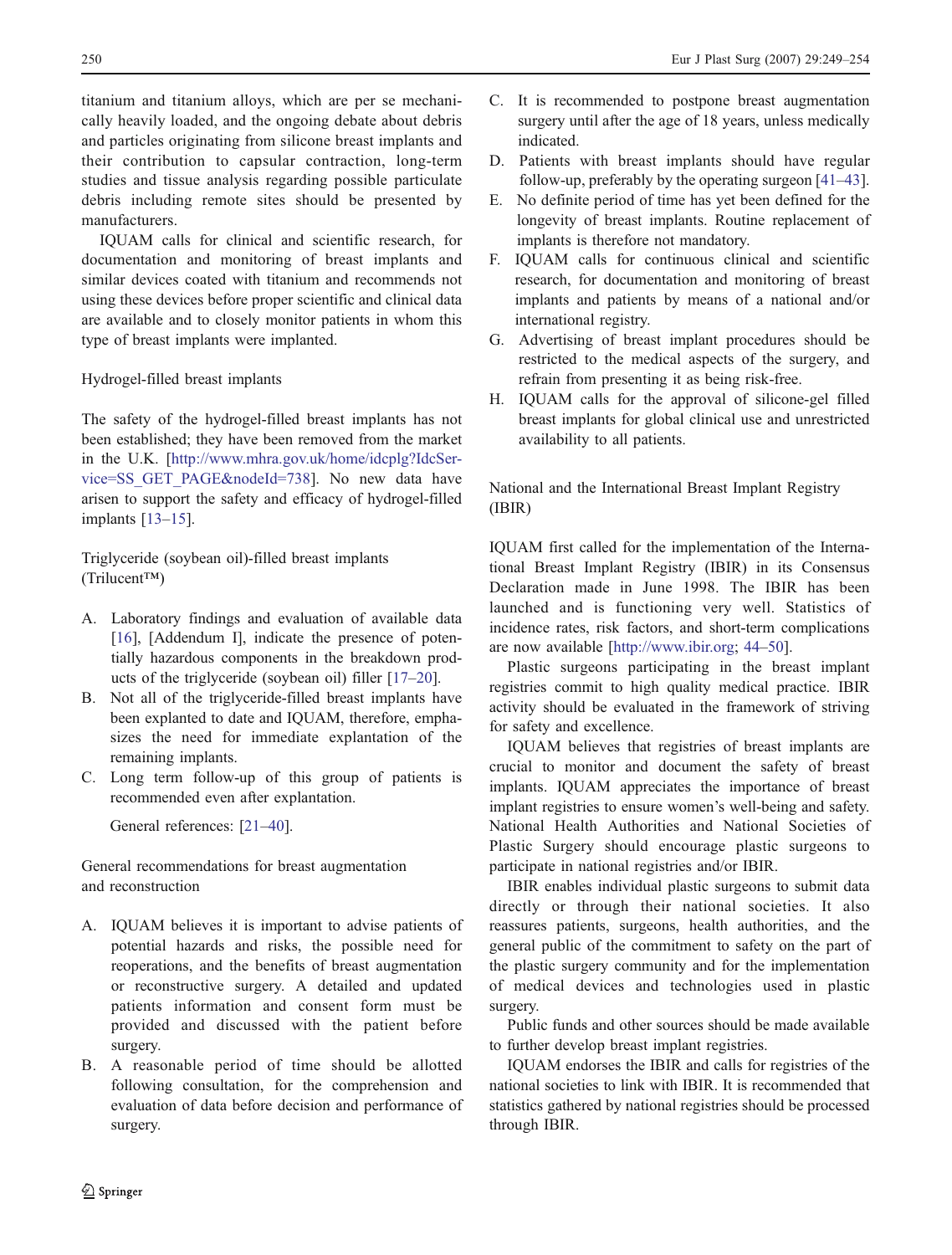IQUAM recommends that registration of breast implantations should be obligatory.

### Tissue engineering

Tissue engineering is a promising road for future advancements in plastic surgery. Laboratory engineered constructs must consist of safe components before implantation in patients. Institutions such as C.E.N. must set strict measures.

### Ultrasound-assisted lipoplasty (UAL)

- A. UAL, VASER, and external ultrasound have been used in aesthetic surgery as a substitute for or in conjunction with conventional liposuction. Immediate adverse effects have been reported and evaluated. Long-term biosafety has been questioned in light of the generation of acoustic cavitation with the consequent production of free radicals, sonoluminescence, high pressures, and thermal effects [\[51](#page-4-0), [52](#page-4-0)].
- B. The use of antioxidants in clinical application of the various UAL and VASER techniques may limit associated risks [[53\]](#page-4-0).
- C. Further basic science research is mandatory to evaluate risks and to ensure better and safer clinical application.
- D. Safety and efficacy of external (focused) US for aesthetic use has not been established.

#### Injectables

Lipolysis or lipodissolve injections by Phosphatidylcholine derivatives

Phosphatidylcholine has been used for various clinical indications for many years. Phosphatidylcholine is currently being used 'off label' for dissolving fat in clinical aesthetic applications. Data concerning the outcome and the safety of its use have not yet been established. Further basic science and clinical trials should precede the use of this drug for aesthetic application [\[54](#page-4-0)–[61](#page-4-0)].

#### Botulinum toxin A

- A. Botulinum toxin A (BTxA) has been extensively used for aesthetic purposes.
- B. BTxA in high dosages has been used in various clinical applications with minimal reported significant adverse effects.
- C. Current clinical data confirm the safety of BTxA's for aesthetic indications when used by experienced doctors under medically acceptable conditions.
- D. Patients should be provided with detailed information, and a signed informed consent should be obtained before performing the procedure [Addendum II].

#### Injectable fillers

Various resorbable and non-resorbable injectable materials for soft tissue augmentation are available at present. They include biological and synthetic sources and should be classified as temporary or permanent. 'Semipermanent' fillers (filler containing temporary and permanent components) [[62\]](#page-4-0) should be regarded as permanent. The term 'Semipermanent' is confusing and IQUAM recommends that it should be abandoned.

Furthermore, IQUAM stresses that degradability should be discerned from resorbability.

All permanent implants are associated with risks of infection and granuloma formation, which may lead to major disfiguration. The risks depend on the nature of the implant, volume, and depth of injected material, site of injection, and multiple other factors. Permanent fillers (excluding autogenous tissue) have been reported to be associated with long-term irreversible complications and should be used with extreme caution.

IQUAM recommends reporting complications and the mandatory registration of adverse effects associated with injections of fillers to regulatory bodies to better estimate the extent of complications associated with injectable filling materials. Substantial biochemical and biophysical differences and variations in substance and purity between the commercial products exist. Not all of these have stood the test of time and several should still be considered to be experimental.

The regulation of injectables varies widely from country to country. Approval is often gained after short-term studies of only a few months. To avoid confusion in the use of materials, IQUAM recommends that users verify the validation of the CE-mark or FDA approval before clinical use.

However, appropriate guidelines are often lacking, and as their clinical use expands rapidly, there is considerable overlap in application. More choices demand greater clinical judgement and continuing clinical trials to highlight the differences, the safety, the efficacy, and the evolution of the use of these materials.

Numerous case reports describing various complications following the injection of liquid silicone raise concern regarding its use for aesthetic purposes. The main concern regarding silicone injections seems to be its migratory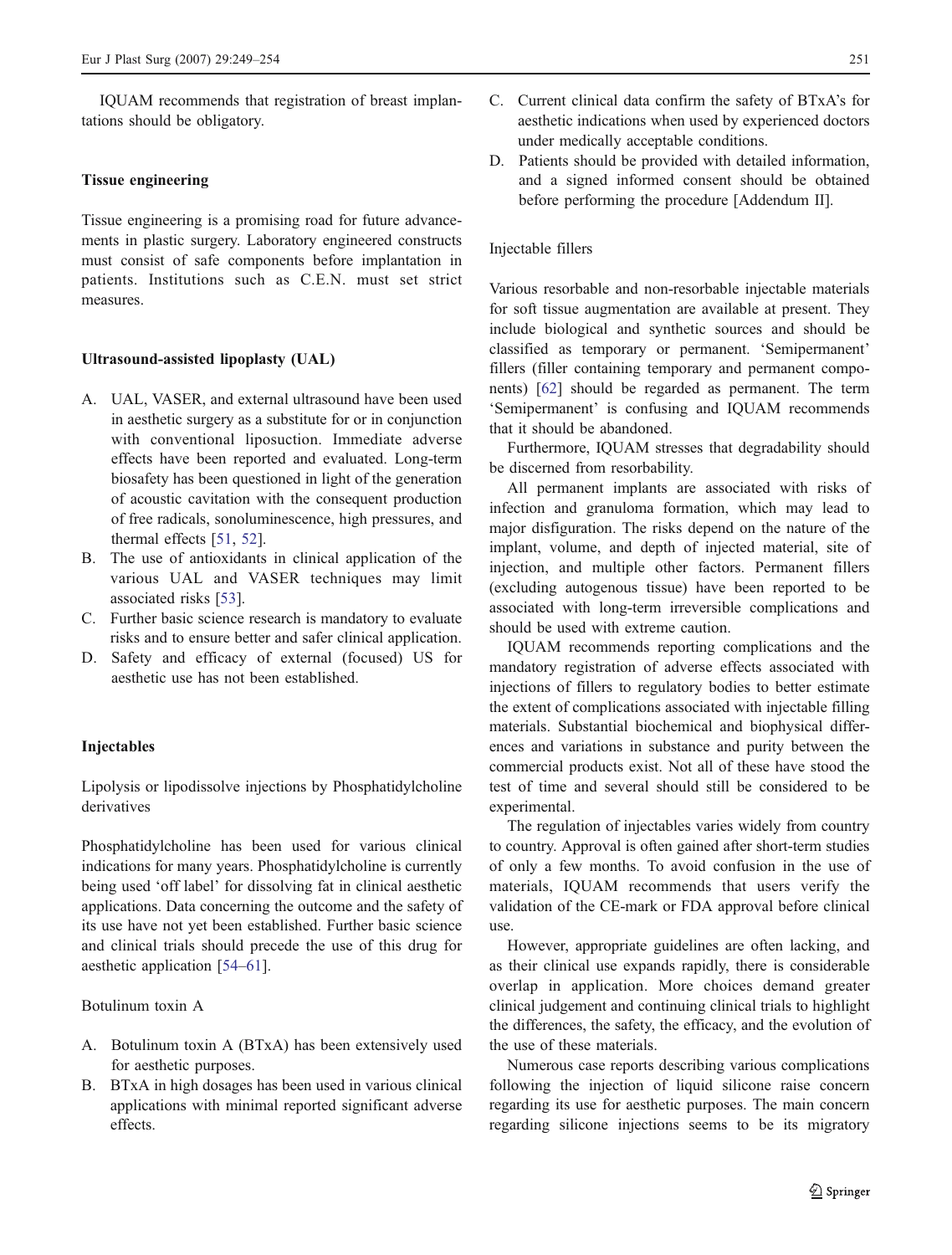<span id="page-3-0"></span>capacity and the generation of early or delayed foreign body reaction [[63](#page-4-0)–[72\]](#page-5-0). IQUAM's current position is to sustain the ban on the use of liquid silicone in aesthetic plastic surgery [[http://www.fda.gov/bbs/topics/NEWS/](http://www.fda.gov/bbs/topics/NEWS/NEW00267.html) [NEW00267.html](http://www.fda.gov/bbs/topics/NEWS/NEW00267.html)].

Clinical studies performed by manufacturers are not always sufficient to predict the incidence of late reactions, when a product becomes available for cosmetic purposes.

Continued long-term post-marketing surveillance by both industry and Notified Bodies is essential. Physicians should stay alert to detect late adverse events and report these to the competent authorities.

Patients and users need to be given updated information on the risks of these materials.

Supply of injectables should be limited to trained physicians.

Injections of permanent fillers in relatively high volumes, especially hydrogels, have been reported to cause severe irreversible damage, and therefore, have generated substantial concern. After reviewing the accumulated reports, IQUAM recommends that permanent hydrogels should not be used due to the high incidence of severe complications [[73](#page-5-0)–[78\]](#page-5-0).

IQUAM urges governments to pass legislation plastic surgery to the public to protect patients from unduly trained physicians and nonmedical personnel injecting materials for various indications.

Based on past experience, IQUAM states that CE-marks and FDA approvals are required steps in establishing the safety of medical devices, but are not necessarily sufficient. Post-market surveillance revealing new adverse information should lead to reconsideration of the approval status. Therefore, it is the IQUAM's members' imperative duty to continuously monitor the short and long term outcomes to protect the safety of patients.

Objective medical and media reports contribute to the reassurance of patients. IQUAM will continue to provide updated information about medical devices in general, implants in particular, injectables, and new technologies in plastic surgery.

Regensburg, Germany, 15 July 2006

#### References

- 1. Bondurant S, Ernster V, Herdman R (eds) Safety of silicone breast implants, report of the Committee on the Safety of Silicone Breast Implants, Division of Health Promotion and Disease Prevention, Institute of Medicine (hereinafter IOM). National Academy, Washington, D.C., June 22, 1999, p187. Internet address: [http://](http://www4.nationalacademies.org/news.nsf) [www4.nationalacademies.org/news.nsf](http://www4.nationalacademies.org/news.nsf)
- 2. United Kingdom report of the Independent Review Group (hereinafter IRG) "Silicone Gel Breast Implants," p25. Internetaddress: <http://www.silicone-review.gov.uk>
- 3. European Parliament Directorate General for Research, Scientific and Technological Options Assessment (hereinafter STOA) "Health Risks Posed by Silicone Implants in General with Special Attention to Breast Implants—Final Study," p22–23. European Parliament Resolution on the petitions declared admissible concerning silicone implants (Petitions Nos 470/1998 and 771/1998) (2001/2068[INI]). Internet-address: <http://www.europarl.eu.int>
- 4. Health Council of the Netherlands (hereinafter Netherlands) "Gezondheidsrisico's van siliconen-borstimplantaten-Health Risks of Silicone Breast Implants" English Executive Summary, p11. Internet-address: <http://www.gezondheidsraad.nl>
- 5. IOM p204
- 6. IRG p24
- 7. STOA p25–26
- 8. Krischak GD, Gebhard F, Mohr W et al (2004) Difference in metallic wear distribution released from commercially pure titanium compared with stainless steel plates. Arch Orth Traum Surg 124(2):104–113
- 9. Cunningham BW, Orbegoso CM, Dmitriev AE et al (2002) The effect of titanium particulate on development and maintenance of a posterolateral spinal arthrodesis: an in vivo rabbit model. Spine 15;27(18):1971–81
- 10. Urban MR, Jacobs JJ, Tomlinson MJ et al (2000) Dissemination of Wear Particles to the Liver, Spleen, and Abdominal Lymph Nodes of Patients with Hip or Knee Replacement. J Bone Joint Surg Am 82:457
- 11. Rizzo M, Pace TB (2003) Premature failure of a hip hemiarthroplasty secondary to osteolysis and aseptic loosening. Am J Orthop 32(4):206–9
- 12. Fornasier VL, Goodman SB, Protzner K et al (2004) The role of implant alignment on stability and particles on periprosthetic osteolysis—A rabbit model of implant failure. J Biomed Mater Res B Appl Biomater 70(2):179–86
- 13. Arion H (2002) Carboxymethylcellulose hydrogel-filled breast implants. Our experience in 15 years. Ann Chir Plast Esthet 46  $(1):55-59$
- 14. Benediktsson K, Perbeck LG (2000) Fluid retention in Bioplasty Misti Gold II breast prostheses with development of capsular contracture. Scand J Plast Reconstr Surg Hand Surg 34(1):65–70
- 15. Ersek RA, Salisbury AV (1997) Textured surface, nonsilicone gel breast implants: four years' clinical outcome. Plast Reconstr Surg 100(7):1729–1739
- 16. Topaz M, Oppikofer C, Mokady S, Cogan U (2002) Evidence of extreme oxidative state of soybean oil-filled (Trilucent™) breast implants—safety concerns. Abstract of presentation given at the International Symposium of the American Society for Aesthetic Plastic Surgery, April 27, 2002, Las Vegas
- 17. MDA HN 2000(05) June 2000 Trilucent™ Breast implants: recommendation to remove. Manufacturer/supplier Lipomatrix/ AEI (formerly Collagen Aesthetics International) Internet-address: <http://www.medical-devices.gov.uk>
- 18. Assessment of Health Risks Associated with Exposure to Soybean Oil Filler Compounds and Peroxidation Products Potentially Released from Trilucent Breast Implants. Prepared for AEI IncGary M. Williams, M.D Professor of Pathology Director, Environmental Pathology and Toxicology New York Medical CollegeValhalla, New York, May 31, 2000
- 19. Monstrey S, Delanghe J, Christophe A, Dhooge W, deGreyt W, Bernard D, van Landuyt K, Blondeel P (2000) Biocompatibility and oxidative stability of radiolucent breast implants. Plast Reconstr Surg 105:1429–1434
- 20. Papanastasiou S, Odili J, Newman P, Evans J (2000) Are triglyceride breast implants really biocompatible? Ann Plast Surg 45(2):172–173, discussion 174–176, Aug
- 21. Gherardini G, Zaccheddu R, Basoccu G (2004) Trilucent breast implants: voluntary removal following the Medical Device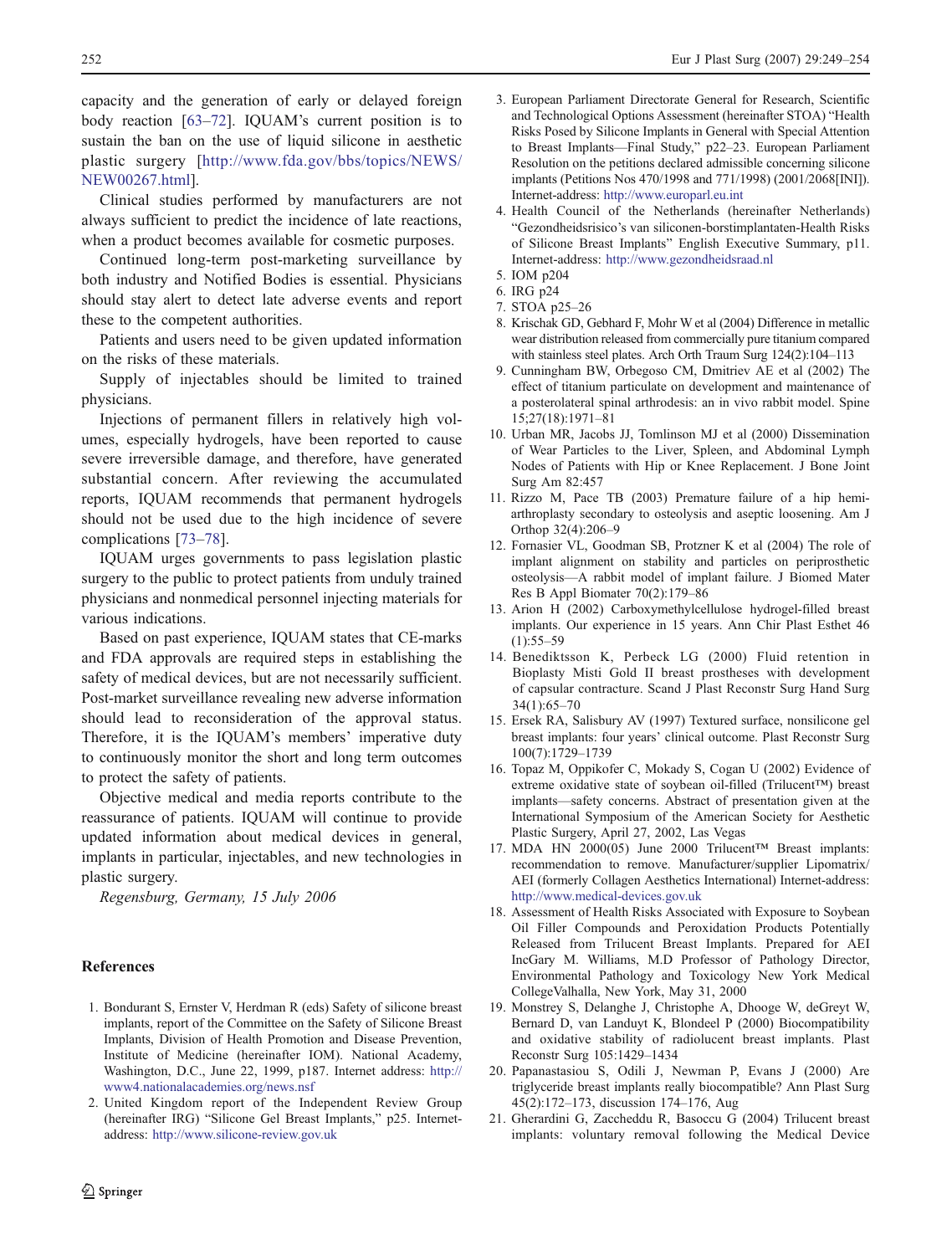<span id="page-4-0"></span>Agency recommendation. Report on 115 consecutive patients. Plast Reconstr Surg 113(3):1024–1027, Mar

- 22. Monstrey S, Christophe A, Delanghe J, De Vriese S, Hamdi M, Van Landuyt K, Blondeel P (2004) What exactly was wrong with the Trilucent breast implants? A unifying hypothesis. Plast Reconstr Surg 113(3):847–856
- 23. Cicchetti S, Spina B, Nicolo G, Santi PL (2003) Trilucent breast implants: five years' experience from an Italian perspective. Ann Plast Surg 51(3):229–235
- 24. Pritchard SA, Howe MC, Haboubi NY, Orton CI (2003) Histological appearances of Trilucent breast implant capsules. Br J Plast Surg 56(5):519–520
- 25. Hobman J, Liddington M (2002) Inflammatory expansion of a breast augmented by a Trilucent implant. Br J Plast Surg 55 (8):694–695
- 26. Chatrath P, Oliver DW, Walker MS, Lamberty BG (2003) Antisoya antibodies and Trilucent breast implants. Plast Reconstr Surg 111(1):98–101, discussion 102
- 27. Kirkpatrick WN, Jones BM (2002) The history of Trilucent implants, and a chemical analysis of the triglyceride filler in 51 consecutively removed Trilucent breast prostheses. Br J Plast Surg 55(6):479–489, Sep
- 28. Colville RJ, McLean NR, Cross PA (2002) True double capsules in oil-based (Trilucent) breast implants. Br J Plast Surg 55 (3):270–271, Apr
- 29. McGregor JC, Brown DT (2002) Observations on a consecutive series of patients who have had Trilucent breast implants removed as recommended by the MDA Hazard Notice (May 2000). Br J Plast Surg 55(3):231–234
- 30. Elson EM, Jones A, King R, Chapman P, Stanek J, Irvine AT, Bingham JB (2002) Magnetic resonance imaging of Trilucent TM breast implants. Clin Radiol 57(4):263–267
- 31. Rizkalla M, Webb J, Chuo CB, Matthews RN (2002) Experience of explantation of Trilucent breast implants. Br J Plast Surg 55 (2):117–119
- 32. Munker R, Zorner C, McKiernan D, Opitz J (2001) Prospective study of clinical findings and changes in 56 Trilucent implant explantations. Aesthetic Plast Surg 25(6):421–426
- 33. McArthur PA, Green AR, Hancock K, Green AR (2001) Histological examination of the capsules surrounding Trilucent breast implants. Br J Plast Surg 54(8):684–686
- 34. McGregor JC (2001) Further comment on Trilucent breast implants. Br J Plast Surg 54(5):466–467
- 35. Ballesta Alcaraz J, Delgado Dominguez E, Miserachs Busquests N, Ros Canto V (2001) Rupture of Trilucent-type breast implants: a clinical case. Aesthetic Plast Surg 25(1):43–45
- 36. McGregor JC (2000) Trilucent breast implants—a personal review of the current controversies (May 1999). Scott Med J 45 (6):177–179
- 37. Rizkalla M, Duncan C, Matthews RN (2001) Trilucent breast implants: a 3 year series. Br J Plast Surg 54(2):125–127
- 38. Armstrong AP, Jones BM (2000) Patient satisfaction with Trilucent breast implants. Br J Plast Surg 53(6):479–483
- 39. Choudhary S, Cadier MA, Cottrell BJ (2000) Local tissue reactions to oil-based breast implant bleed. Br J Plast Surg 53 (4):317–318
- 40. Austin A (2000) Adverse incident reporting to the medical devices agency-a review of reports involving Trilucent breast implants. Br J Plast Surg 53(4):313–316
- 41. IOM p215
- 42. IRG p25
- 43. STOA p23
- 44. Henriksen TF, Thuesen B (2001) A nationwide registry for plastic surgery of the breast. Ugeskr Læger 163(12):1692
- 45. Henriksen TF, Olsen JH (2002) The Danish registry for plastic surgery of the breast. Status report 2002. Not peer-reviewed
- 46. Henriksen TF, Olsen JH (2003) The Danish registry for plastic surgery of the breast. Status report 2003. Not peer-reviewed
- 47. Henriksen TF, Hölmich LR, Friis S, McLaughlin JK, Fryzek J, Høyer AP, Kjøller K, Olsen JH (2003) The Danish registry for plastic surgery of the breast: establishment of a nationwide registry for prospective follow-up, quality assessment and investigation of breast surgery. Plast Reconstr Surg 111:2182– 2189
- 48. Henriksen TF, Hölmich LR, Fryzek JP, Friis S, McLaughlin JK, Høyer AP, Kjøller K, Olsen JH (2003) Incidence and severity of short-term complications after breast augmentation: results from a nationwide breast implant registry. Ann Plast Surg 51:531– 539
- 49. Henriksen TF, Fryzek JP, Hölmich LR, McLaughlin JK, Kjøller K, Høyer AP, Olsen JH, Friis SF (2005) Surgical intervention and capsular contracture after breast augmentation: a prospective study of risk factors. Ann Plast Surg 54:343–351
- 50. Henriksen TF, Fryzek JP, Hölmich LR, McLaughlin JK, Krag C, Karlsen R, Kjøller K, Olsen JH, Friis S (2005) Reconstructive breast implantation after mastectomy for breast cancer: clinical outcomes in a nationwide, prospective cohort study. Arch Surg 140:1152–1159
- 51. Topaz M (1998) Long-term possible hazardous effects of ultrasonically assisted lipoplasty. Letter to the editor. Plast Reconstr Surg 102:280
- 52. Topaz M, Gedanken A, Koltypin Y, Motiei M (1999) Sonochemistry and sonoluminescence in simulated ultrasound-assisted lipoplasty environment. Aesthet Surg J 19(3):205–213
- 53. Topaz M, Motiei M, Gedanken A, Meyerstein D, Meyerstein N (2001) EPR Analysis of radicals generated by high-intensity ultrasound energy in ultrasound-assisted lipoplasty-simulated environment. Ultrasound Med Biol 27(6):851–859
- 54. Ablon G, Rotunda Am (2004) Treatment of lower eyelid fat pads using phosphatidylcholine: clinic trial and review. Dermatol Surg 30:422–427
- 55. Bates B (2003) 'Fat dissolving' substance injects CCs of controversy. Skin Allergy News 34:1
- 56. Hexsel D, Serra M, Mazzuco R, Dal'Forno T, Zechmeister D (2003) Phosphatidylcholine in the treatment of localized fat. J Drugs Dermatol 2:511–518
- 57. Rittes PG (2001) The use of phosphatidylcholine for correction of lower lid bulging due to prominent fat pads. Dermatol Surg 27:391–392
- 58. Rittes PG (2003) The use of phosphatidylcholine for correction of localized fat deposits. Aesthetic Plast Surg 27:315–318
- 59. Rittes PG, Rittes JC, Amary MFC (2006) Injection of phosphatidylcholine in fat tissue: experimental study of local action in rabbits. Aesth Plast Surg 30:474–478
- 60. Rotunda AM, Kolodney MS (2006) Mesotherapy and phosphatidylcholine injections: historical clarification and review. Dermatol Surg 32:465–480
- 61. Young VL (2003) Lipostabil: the effect of phosphatidylcholine on subcutaneous fat. Aesth Surg J 23:413–417
- 62. Bergeret-Galley C, Latouche X, Illouz YG (2001) The value of a new filler material in corrective and cosmetic surgery: DermaLive and DermaDeep. Aesthetic Plast Surg 25(4):249–255
- 63. Achauer BM (1983) A serious complication following medicalgrade silicone injection of the face (case report). Plast Reconstr Surg 71(2):251–253
- 64. Amemiya T, Dake Y (1994) Granuloma after augmentation of the eyelids with liquid silicone: an electron microscopic study. Ophthal Plast Reconstr Surg 10(1):51–56
- 65. Mason J, Apisarnthanarax P (1981) Migratory silicone granuloma. Arch Dermatol 117:366–367
- 66. Milojevic B (1982) Complications after silicone injection therapy in aesthetic plastic surgery. Aesthetic Plast Surg 6:203–206